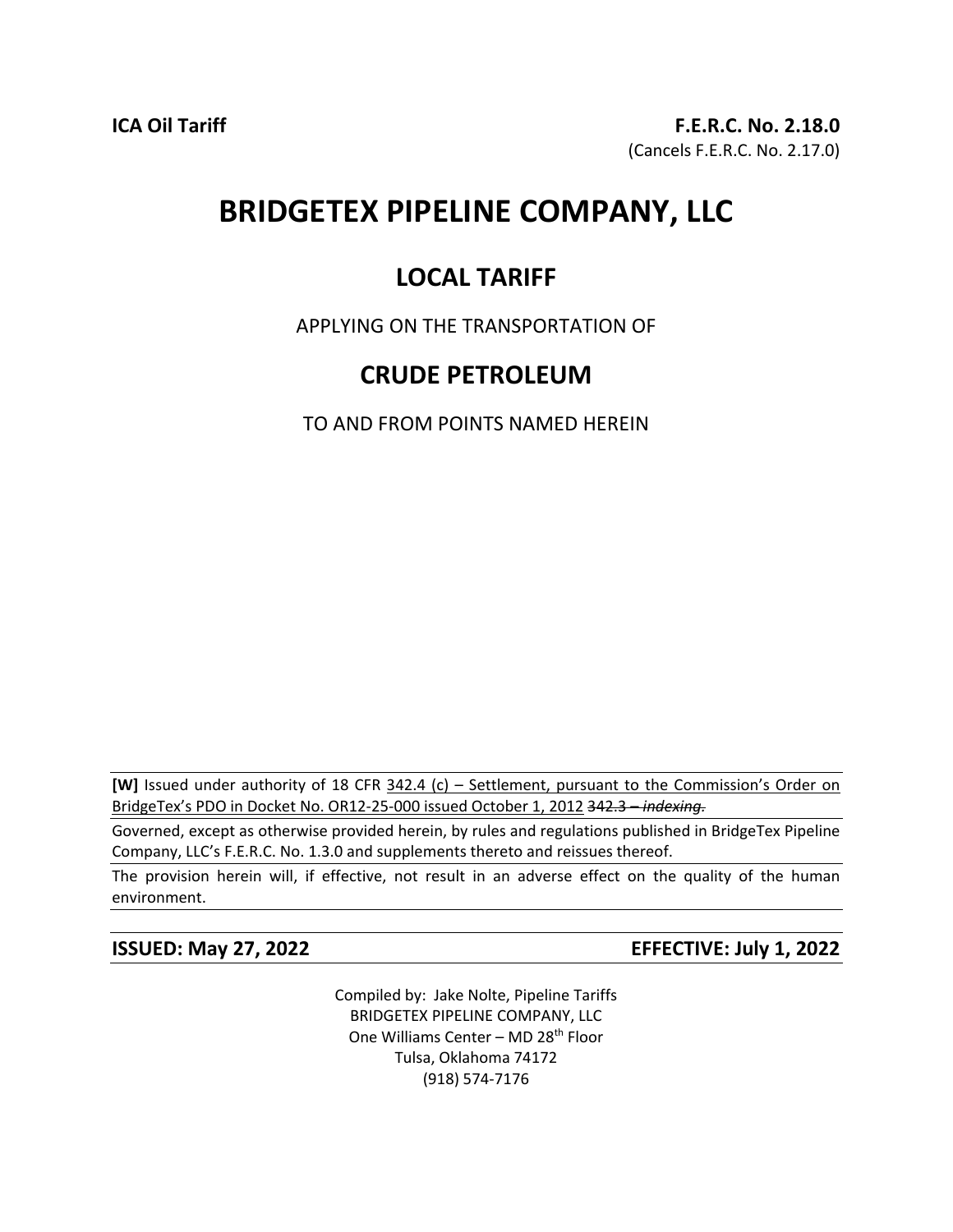### **Table of Rates**

#### *All Rates are for pipeline transportation only.* **[I]** Increase. All rates on this page are increased, unless otherwise noted.

| <b>FROM</b><br>(Origin)<br>(Note 1) | TO.<br>(Destination)<br>(Note 2)                                                                                   | Local /<br>Uncommitted<br><b>Shipper Rate</b>                      | <b>Committed Shipper Rates</b><br>(Notes 4 and 7) |                                                                    |                                                                        |
|-------------------------------------|--------------------------------------------------------------------------------------------------------------------|--------------------------------------------------------------------|---------------------------------------------------|--------------------------------------------------------------------|------------------------------------------------------------------------|
|                                     |                                                                                                                    | <b>Rate in Cents</b><br>per barrel of<br>42 U.S.<br><b>Gallons</b> | <b>Tier</b><br>Level                              | <b>Range of Daily</b><br>Contract<br>Volume<br>Commitment<br>(bpd) | Rates in<br><b>Cents per</b><br>barrel of<br>42 U.S.<br><b>Gallons</b> |
| Colorado<br>City, TX                | Houston Gulf Coast area:<br><b>East Houston</b><br>٠<br>Speed Junction<br>Genoa Junction<br><b>Texas City</b><br>٠ | $[U]$ 450.43<br>(Note 3)                                           | 1<br>(Note 5)                                     | $10,000 -$<br>30,000                                               | 460.36                                                                 |
|                                     |                                                                                                                    |                                                                    | $\overline{2}$<br>(Note 6)                        | $100,000 -$<br>200,000                                             | 285.33                                                                 |

#### **NOTES APPLICABLE TO TABLE OF RATES**

- **Note 1**: The Origin ("Origin") for this Tariff is the inlet flange to the Carrier Facilities located in Colorado City, Texas.
- **Note 2**: The Destination ("Destination") for this Tariff is the Houston Gulf Coast area, which includes any of the following delivery points that are connected to and capable of receiving Crude Petroleum from Carrier's pipeline facilities:
	- (a) East Houston: That certain delivery location into Carrier's tankage at Magellan's East Houston Terminal located at 7901 Wallisville Road, Houston, Texas.
	- (b) Speed Junction: That certain delivery station located at 1313 W. Pasadena Freeway, Pasadena, Texas 77506.
	- (c) Genoa Junction: That certain delivery station located at the connection point with third party facilities, approximately 5.6 miles due south of Speed Junction.
	- (d) Texas City: Those certain delivery stations in the Texas City, Texas area, which provide direct access to Valero's Texas City Refinery and Marathon's Texas City refineries.
- **Note 3**: The "Local/Uncommitted Shipper Rate" set forth in the Table of Rates applies to those shippers that have not entered into a Transportation Services Agreement ("TSA") with Carrier during the open season held by Carrier beginning in June, 2012 or the supplemental open season held by Carrier beginning in July, 2014 and to Committed Shippers, as described in Notes 5 and 6 below.
- **Note 4**: The "Committed Shipper Rates" set forth in the Table of Rates are available to those shippers that entered into a TSA with Carrier during the open season held by Carrier beginning in June, 2012 or the supplemental open season held by Carrier beginning in July, 2014 and committed therein to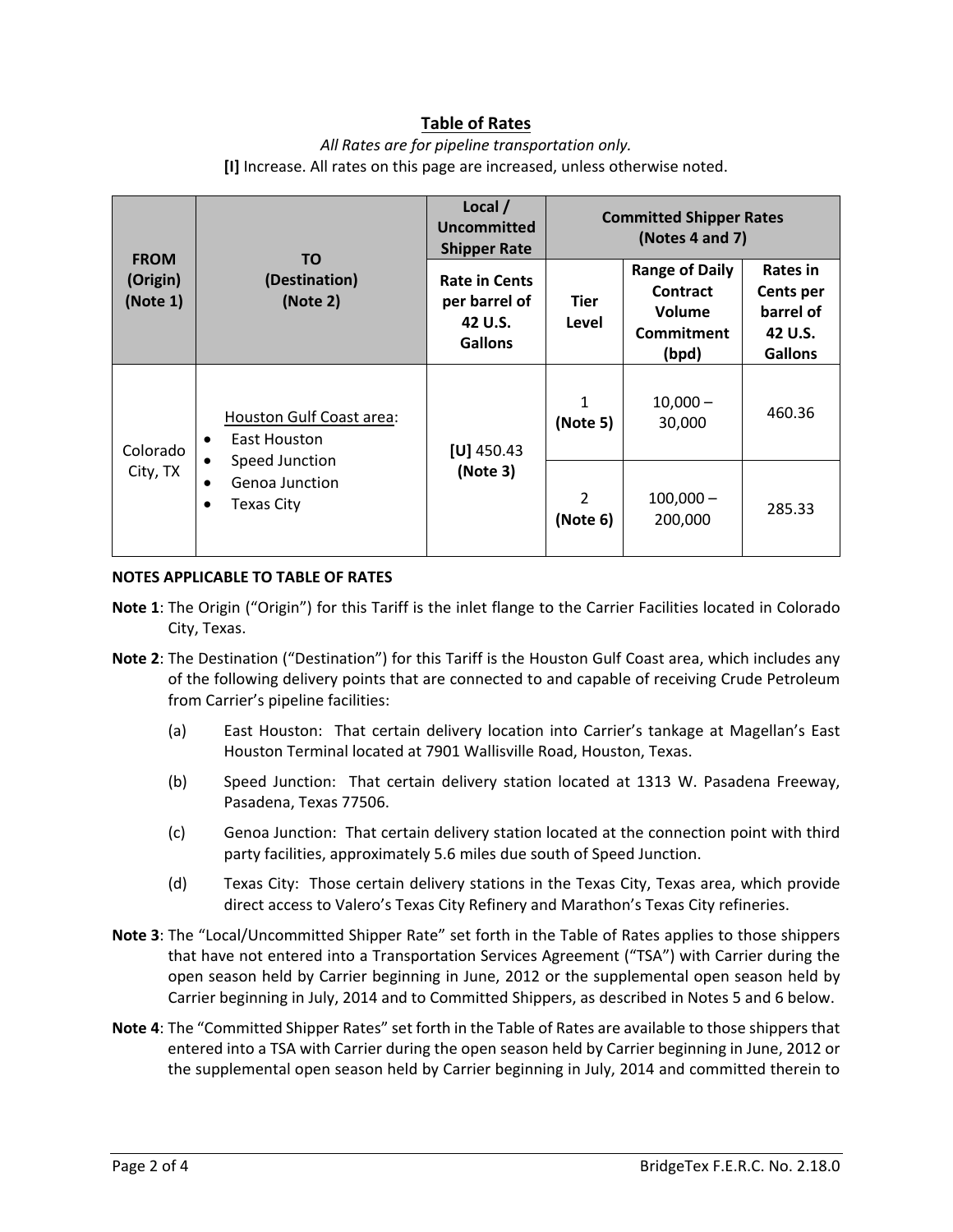ship the specified amount of Crude Petroleum per day ("Daily Volume Commitment") from the Origin to the Destination specified above for a specified term ("Committed Shipper").

- **Note 5**: The Tier 1 Firm Committed Shipper Rate is available to Committed Shippers who committed in a TSA to ship, for a term of at least seven (7) years, a volume of Crude Petroleum in the indicated volume range at a rate that is higher than the rate available to Uncommitted Shippers, as well as higher than the rate available to Tier 2 Committed Shippers. The volumes of Crude Petroleum shipped by Tier 1 Committed Shippers are not subject to prorationing under Item 150 of Carrier's Rules and Regulations tariff under normal operating conditions. The Local/Uncommitted Shipper Rate shall apply to volumes shipped by Tier 1 Committed Shippers, on a monthly basis, in excess of such shipper's Daily Volume Commitment.
- **Note 6**: The Tier 2 Committed Shipper Rate is available to Committed Shippers who committed in a TSA to ship a volume of Crude Petroleum in the indicated volume range for a term of at least ten (10) years. The Tier 2 Committed Shipper Rate is also available to such Committed Shippers shipping volumes, on a monthly basis, of up to 10% in excess of the Shipper's Daily Volume Commitment on a space-available basis. The Local/Uncommitted Shipper Rate shall apply to volumes shipped by Tier 2 Committed Shippers, on a monthly basis, in excess of 110% of the shipper's Daily Volume Commitment.
- **Note 7**: All volumes of Crude Petroleum shipped by Carrier on behalf of a Committed Shipper during a Contract Quarter (defined below) from the Origin to the Destination under this Tariff will apply towards the Committed Shipper's "Minimum Contract Quarterly Volume Commitment," which is equal to the Committed Shipper's Daily Contract Volume Commitment multiplied by the number of days in the applicable Contract Quarter. A "Contract Quarter" is defined for purpose of a TSA to be a three-month period beginning on January 1, April 1, July 1, or October 1 of a calendar year (with a potential "stub quarter" during the first quarter following the Service Commencement Date.)

#### **PAYMENTS AND DEFICIENCY PAYMENTS UNDER TSA**

- 1. For each Contract Quarter a Committed Shipper is responsible for making a Minimum Quarterly Payment ("MQP") to Carrier, which equals the amount, in dollars, of the product of (a) the Committed Shipper's "Daily Actual Volume Commitment," which is (i) the Committed Shipper's Minimum Contract Quarterly Volume Commitment, reduced to account for any Barrels of Crude Petroleum that the Committed Shipper properly tendered to Carrier during the Contract Quarter but that Carrier was unable to transport for any reason, including but not limited to force majeure and/or prorationing (the "Minimum Actual Quarterly Volume Commitment"), divided by (ii) the number of days in the Contract Quarter; multiplied by (b) the number of days in such Contract Quarter; multiplied by (c) the Committed Shipper Rate applicable to such Daily Actual Volume Commitment, in effect for each such calendar day during such Contract Quarter.
- 2. If a Committed Shipper fails to ship its Minimum Actual Quarterly Volume Commitment (as such Minimum Actual Quarterly Volume Commitment may be reduced as stated above) in a Contract Quarter, then such Committed Shipper shall make a payment ("Deficiency Payment") to Carrier at the end of the Contract Quarter equal to the MQP less (a) any payment reductions resulting from force majeure situations, proration, or any other failure of Carrier to accept Crude Petroleum for transportation under the TSA for any reason other than the Committed Shipper's default or failure to perform, excluding however any payment reductions that have already been accounted for in the calculation of the Committed Shipper's Daily Actual Volume Commitment; (b) the aggregate payments received by Carrier from Committed Shipper with respect to shipments made